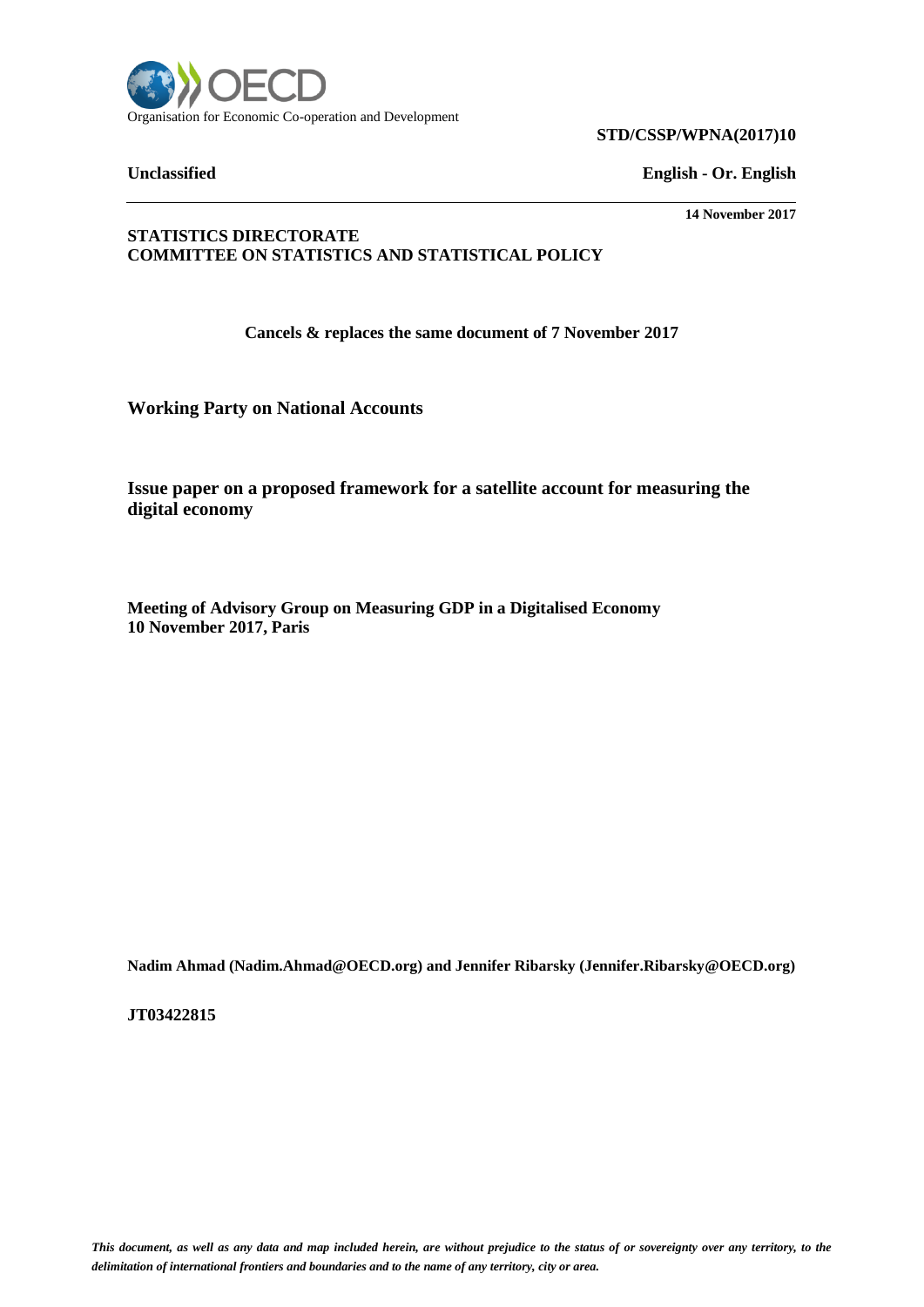# **1. Background**

- 1. The Advisory Group on Measuring GDP in a Digitalised Economy<sup>1</sup> was created by the Committee on Statistics and Statistical Policy (CSSP) to advance the measurement agenda related to measuring the digital economy from a macroeconomic perspective. As earlier input to the work of the Advisory Group the OECD Secretariat put forward a proposal for an overarching framework on the dimensions of the digital economy<sup>2</sup> as a way of framing the discussions and deliberations of the group around core characteristics that could be used to determine measures of digital products, industries, consumers, transactions and modes, and also enablers (infrastructure and investment).
- 2. But the framework was also designed to provide scope to respond to broader measurement challenges and policy needs. For example, to name but a few:
	- a. Information on the overall value of goods and services intermediated (facilitated) by the digital economy (e.g. via digital intermediary platforms)
	- b. Insights on the use of digital tools in production, such as enabling technologies (in particular investment).
	- c. The imputed value of free services, and also data.
- 3. In this sense the framework circulated for discussion was, from the outset, designed to provide a broadly holistic view of the digital economy, from which a satellite account could be developed – largely but not exclusively – in line with the needs of the current national accounts production boundary: a satellite account that, in the first instance, would be able to respond to two important concerns (i) the need to 'see' the digital economy within the core accounts (the absence of which has to some extent fuelled the mismeasurement hypothesis) and (ii) to act as a means of ensuring that important transactions, where mismeasurement may be a real issue, are properly accounted for.
- 4. The feedback from the  $AG<sup>3</sup>$  suggests that the overarching framework has largely met its objective of moving the group towards a broadly common understanding of the nature of the digital economy, including policy drivers and measurement challenges. That is not to say that these challenges have been resolved but whilst there remains a need to begin the task of putting flesh on the bones of many of the dimensions (producers, products, nature, users and enablers) described in the framework (i.e. defining the dimensions), it is clear that the views are beginning to converge in a number of important areas.
- 5. Perhaps the most important of these areas reflects the need for a multidimensional framework that can respond to the variety of demands. For example there is a strong realisation that a narrow framework built around the principle of *digital industries* alone would ignore many important aspects of the digital economy, such as sales of goods and/or services through a (non-digital) company's own web-site. The same holds for *digital products.* For example while digital intermediation services could comfortably be

<sup>&</sup>lt;sup>1</sup> See Proposal to Create an Informal Advisory Group on Measuring GDP in a Digitalised Economy, STD/CSSP(2016)16

<sup>&</sup>lt;sup>2</sup> See Annex 1 of conceptual framework in OECD (2017c), Summary of Responses of the Advisory Group: Survey of on Digital Economy Typology STD/CSSP/WPNA(2017)1

<sup>&</sup>lt;sup>3</sup> OECD (2017c), Summary of Responses of the Advisory Group: Survey of on Digital Economy Typology STD/CSSP/WPNA(2017)1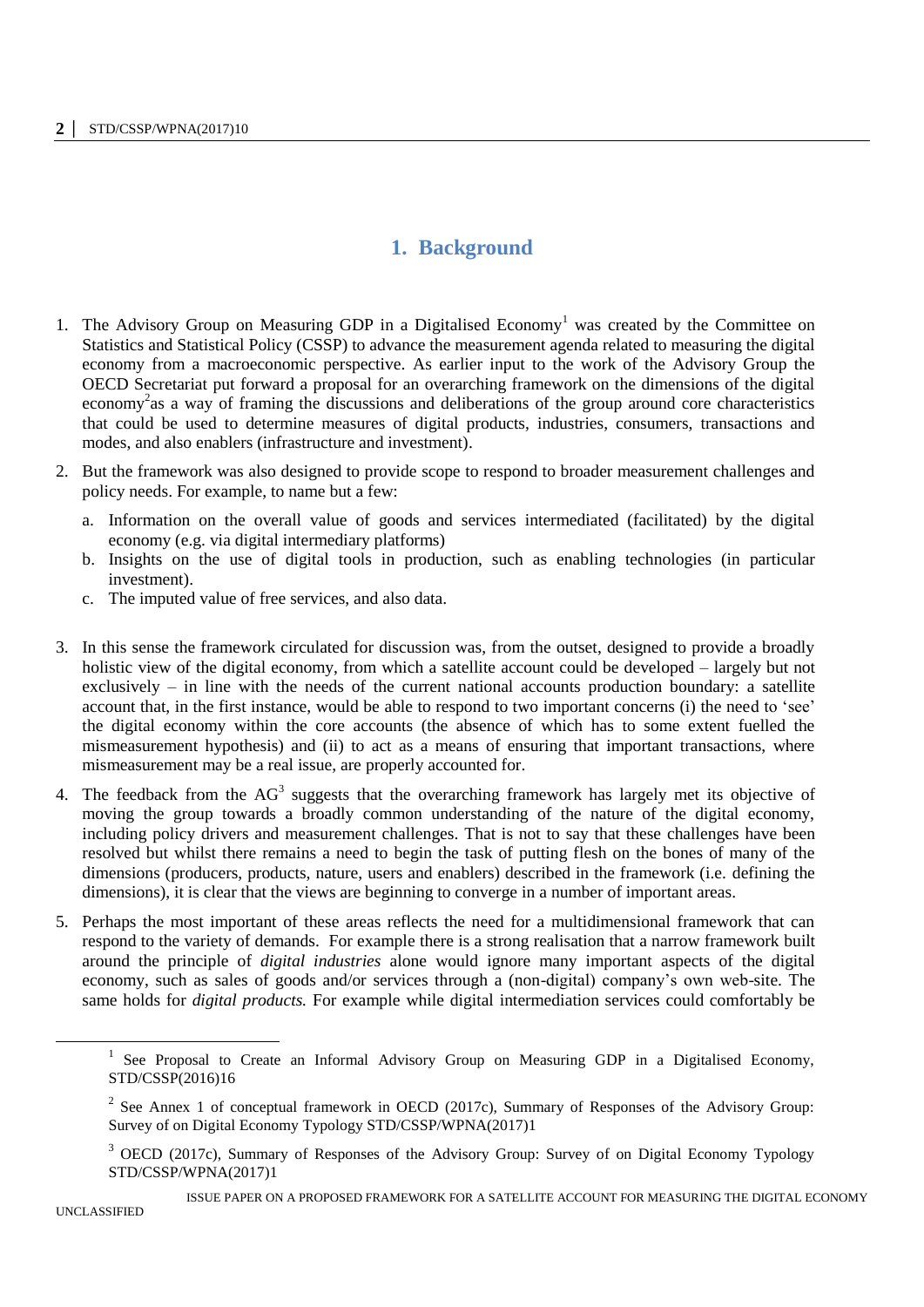#### STD/CSSP/WPNA(2017)10 **│ 3**

argued as being a digital product, a satellite account built around such a concept may run the risk that the associated value of services (or goods) being intermediated (e.g. accommodation) would not be included.

- 6. That is not to say that definitions are not needed in these areas, they clearly are, even if they are only subsequently defined by convention, but the scope of the satellite account cannot gravitate around definitions of digital producers or products alone as a governing principle, as is often the case in many satellite accounting systems. As noted, a focus on digital industries may necessarily exclude many industries or be so broad as to be meaningless (as many industries are producers and users of ostensibly digital products, however they may be defined). And a focus on digital products – where there is a broad consensus that these should reflect products that are digitised, i.e. represented and transmissible electronically by 0's and 1's - could quite easily result in many important transactions, facilitated by digitisation, being out of scope; for example direct e-commerce transactions of non-digital products between producers and consumers.
- 7. However, another important area where there has been convergence and, indeed one that has the potential to provide the basis of a central unifying theme within a satellite account, (and that is broad enough to reflect the multidimensional policy needs), concerns the *nature of transactions,* where there is an emerging consensus that for *a visible economic transaction* to be in scope of the digital economy, it needs to reflect at least one of the following: be *digitally ordered*, *digitally delivered* or *platform enabled.*
- 8. Further work will need to be undertaken to address the issues raised above. But there is at present sufficient convergence on the broader concepts to begin the elaboration of a satellite accounting framework, that can in turn facilitate on-going discussions on the categorisation of products, industries and indeed related, and policy relevant concepts, such as digital assets and digital enabling infrastructure.
- 9. This issues paper makes a first proposal for such a satellite account one that remains broad enough to respond to the wide variety of policy questions (and not just pertaining to whether transactions are recorded in the accounts or not). Importantly (and without prejudicing final outcomes on how these should eventually be defined), the satellite account introduces concepts such as digital goods and digital services. Although the distinction between goods and services is becoming increasingly blurred - indeed for national accounting purposes one does not necessarily need to make this distinction, however, it remains of relevance for trade policy (e.g., GATT vs GATS). The satellite account also identifies a range of enabling assets, providing scope to consider the development of definitions for digital assets.
- 10. It is important to note, in advance, to avoid pre-empting conclusions of the AG or to narrow the debate, that little attempt has been made at this preliminary stage to limit the ambition of the proposal (although expansions should be considered in due course, for example to develop gross and net capital stock estimates of digital assets – which may require additional deliberations relating to service lives and depreciation rates) – and price and volume considerations. In this sense it takes a deliberately expansive of view production and consumption and is fundamentally driven by conceptual considerations and policy needs and not (yet) practicality nor feasibility.
- 11. It is already clear that for many of the proposed items, current statistical information systems in most countries are not (at least yet) able to identify the transactions (for example those concerning the origin of the service provider). As with any statistical accounting framework, deliberations will be needed within the AG to consider the feasibility of the proposal in practice; in addition to its conceptual merit.
- 12. In its deliberations therefore, the AG is asked to differentiate between feasibility today and feasibility in the future. Many of the transactions for example are not currently 'collectable' in current statistical information systems as they have not been afforded high priority, and so the question becomes should their prioritisation change? And moreover, can the development of a satellite account motivate and accelerate subsequent data collection? The AG is asked to consider these questions and more generally comment on this proposal, whilst also beginning to think about the process and prioritisation of expanding the framework in the price and volume domain (and also broader aspects of capital - e.g. depreciation, capitals stock, service lives and capital services estimates – where specific practical guidance may need to be developed).

ISSUE PAPER ON A PROPOSED FRAMEWORK FOR A SATELLITE ACCOUNT FOR MEASURING THE DIGITAL ECONOMY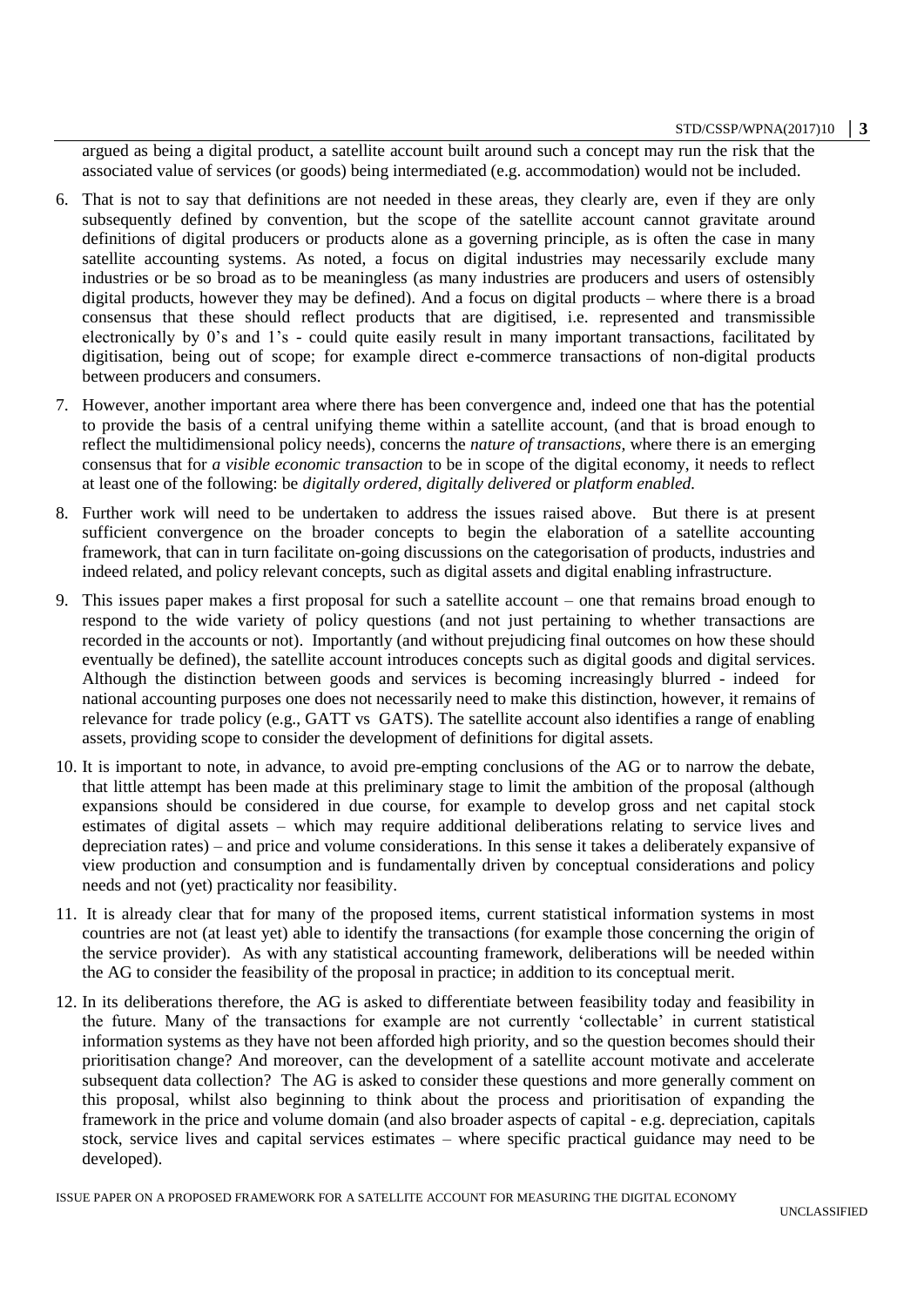# **2. Recap: The conceptual framework**

- 13. The earlier consultation of the  $AG<sup>4</sup>$  considered the broad framework of actors, products and transactions that were in scope and of relevance for the measurement of the digital economy. One important outcome of that earlier discussion –and to better highlight the fact that not all transactions within the framework were currently within the production boundary - is the introduction of a new column– the first column in figure 1– that differentiates between those transactions within and outside the SNA production boundary – which was only implicit in the original proposal (Figure 1). Note, as before, that each of the dimensions can be further disaggregated (or dissected in different ways) to shed more light on the issues that one wants to study.
- 14. To recap, the second column in figure 1 identifies producers. These could be broken down in a number (and combination of) ways, including by institutional sector (which is shown below to highlight the importance of the rest of the world - ROW - sector, and the high policy relevance of cross-border digital trade transactions) but it also embodies breakdowns by categories of industries such as *digital and nondigital* and/or *producers of digital products* (however digital products are eventually defined).
- 15. The third column, 'product', introduces information, or data, as a separate product to consider in addition to goods and services. This reflects the fact that many transactions in data do not result in monetary transactions per se. Note that if there is an explicit monetary transaction - i.e. purchases/sales of data - then this should, in theory, be picked up within services, including knowledge based assets that are also classified as services, such as databases where the full value of the underlying 'knowledge' embodied in data may also be captured within 'goodwill', so, as currently classified, the item information/data refers primarily to exchanges of data/information where there is no monetary exchange. However the AG is asked to consider whether it would be useful to also separately identify 'data and information' exchange where there is a monetary transaction.
- 16. The fourth column (nature of the transaction), determines which modes of delivery were used, and to a large extent, as described above, are a key defining feature of the framework, as, at least in theory, all other dimensions cover the entire scope of actors and products within the national accounts.
- 17. To complete the picture, the fifth column categorises users that can be broken down by institutional sector (again including the ROW), industries, and also consumers of final demand (notably households).
- 18. The "enablers" of digitalisation can be understood as an important pillar of the digital economy, namely the investment and infrastructure channels that help drive digital transformation.

-

 $4$  The earlier framework, including the motivation behind the design, is described in Annex 1 of OECD (2017c), Summary of Responses of the Advisory Group: Survey of on Digital Economy Typology STD/CSSP/WPNA(2017)1 and in OECD (2017b), Measuring Digital Trade: Towards a Conceptual Framework, STD/CSSP/WPTGS(2017)3. For expedience the arguments presented in the paper are not repeated here.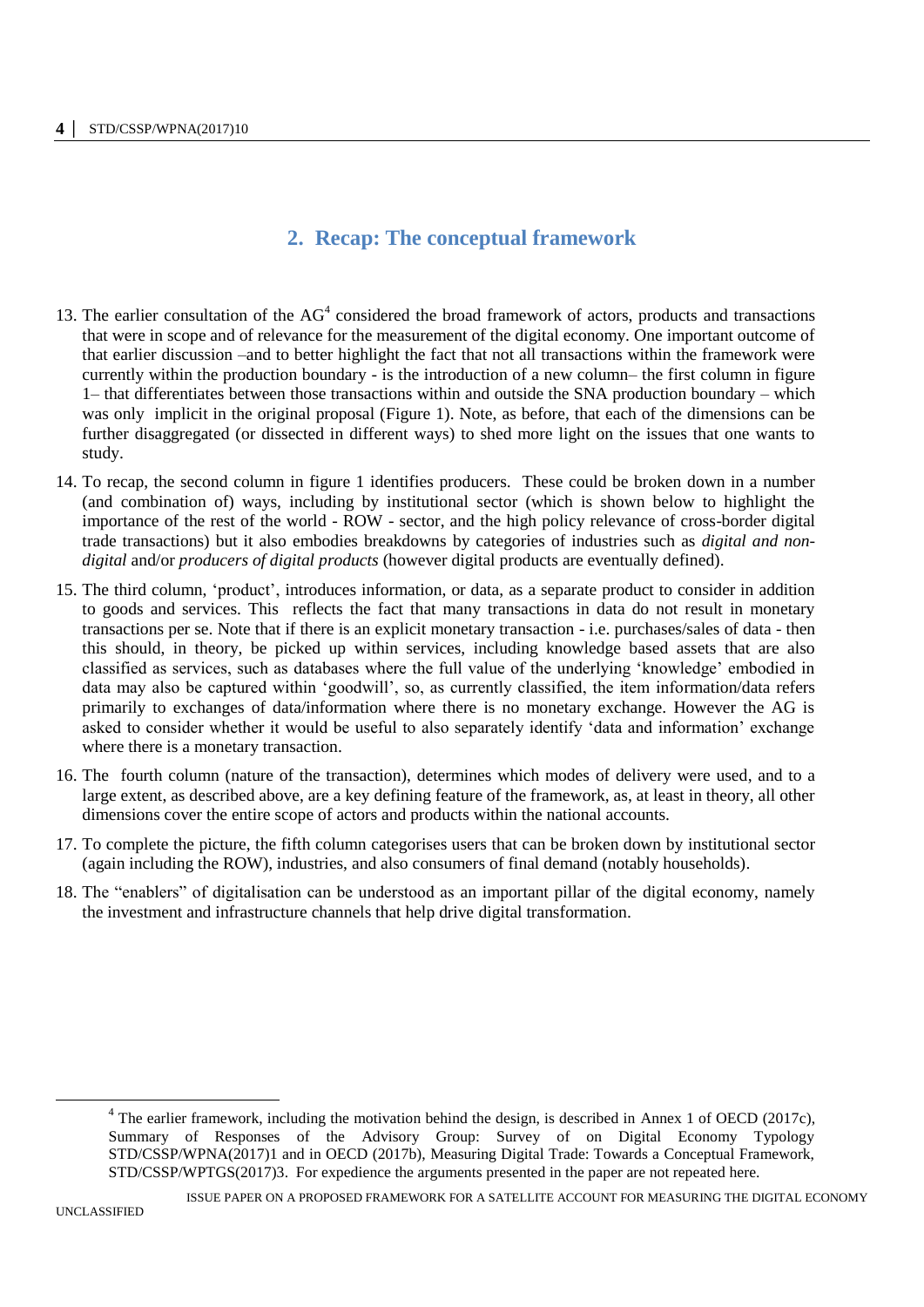

#### **Figure 1. Dimensions of the digital economy**

## **2.1. Operationalising the framework for measuring digital economy**

19. As described above, the primary purpose of the overarching framework is to provide a structure from which a satellite account can begin to be developed. Annex 1 presents a first proposal of such a satellite account, following in many respects the structure of a supply and use framework. As described above, in large part, the proposed satellite account uses the nature of the transaction as the organising principle but it is important to note that this does not necessarily dictate nor pre-empt what should be considered digital goods and services or digital industries. The account in this respect is an attempt to advance the design of a satellite account and, in particular, its key characteristics, whilst also retaining the importance of (and motivating deliberations on) definitions on these characteristics, notably concerning, digital industries, digital enablers, digital goods, digital services and platforms. In this respect later sections of this issues paper begin to consider the parameters around which such definitions could emerge.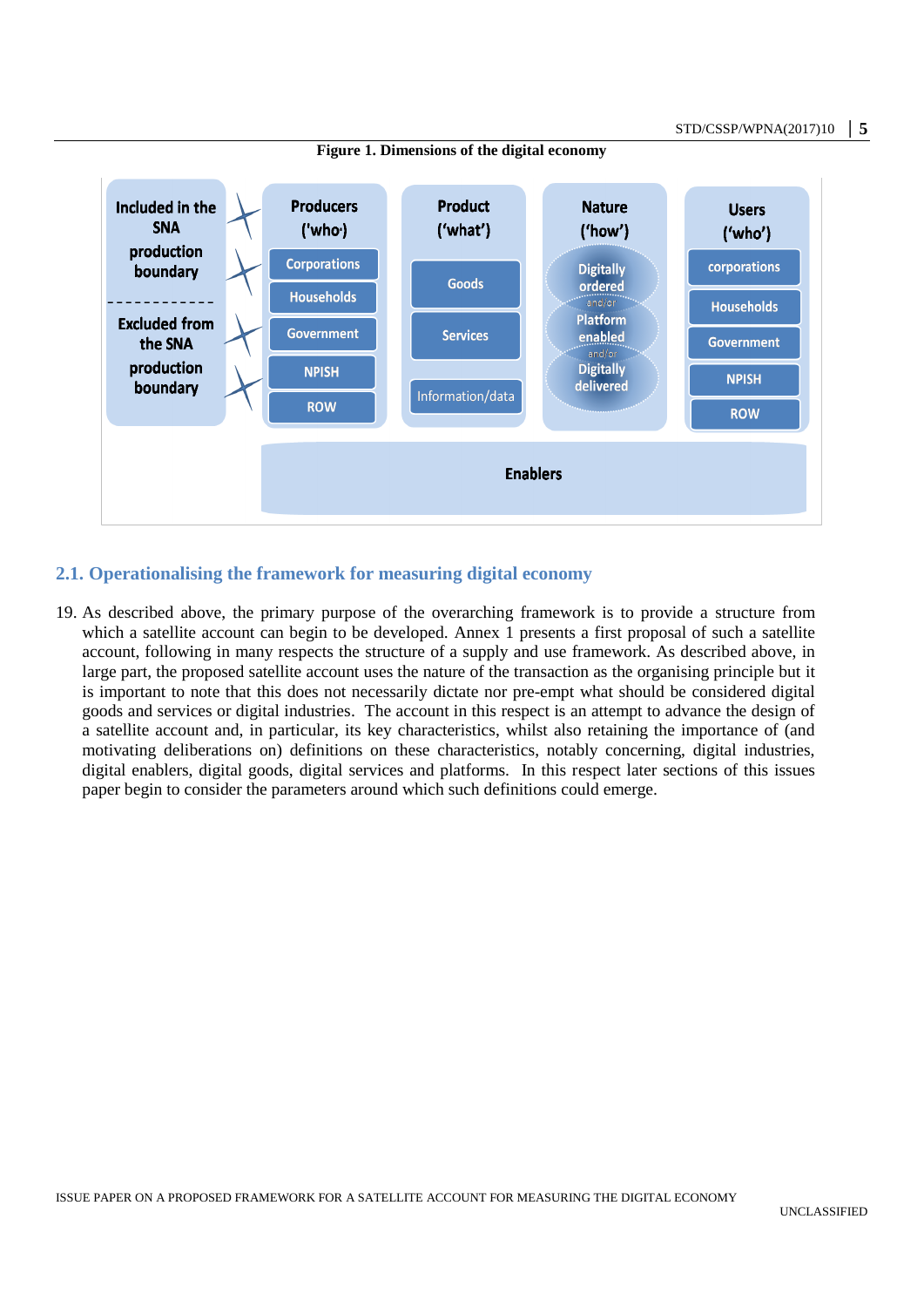# **3. Nature of transactions**

- 20. As noted, the governing principle of the account gravitates around the nature of transactions, so in this sense the core part of the satellite account – the de facto 'use' table - only captures transactions that are either 'digitally delivered', digitally ordered, or platform enabled (see first table of annex 1); i.e. those transactions that are of interest and in scope for the digital economy. Note too, that the satellite account also includes a separate section for 'enablers' (e.g. investment); which, although related and enable the various transactions are not in and of themselves dependent on them. Indeed, the enablers, for example computers, may not necessarily be used for explicit digital economy transactions (whether delivered, ordered or platform enabled).
- 21. Building on the overarching framework the nature of transactions is further broken down within the satellite account, into the type of product transacted, i.e. goods and services, with a further breakdown on whether the specific goods and services are digital or non-digital (and indeed whether the services are delivered for free, for example non-monetary transactions in data – referred to as 'product f', which covers the information/data item described in the overarching framework). As such the 'use' part of the satellite account provides a means to determine key policy relevant statistics, such as:
	- total purchases of digital goods and by type of demand (intermediate/final demand);
	- total purchases of digital services and by type of demand (intermediate/final demand); and
	- total value of e-commerce5 purchases (digitally ordered goods and services), and because the satellite account asks for both purchasers and basic price valuations, the total value of the associated 'distribution' or 'intermediation' margin generated by digital intermediary platforms.
	- Imputed value of free digital services, by households and industries.
- 22. The satellite account also differentiates platforms on the basis of whether they are resident or non-resident (see rows 4-5, 12-17, 21-26, 32-45) , and also breaks down all transactions on the basis of whether the underlying goods or services were produced domestically or abroad (i.e., from domestic supply or imported supply). These breakdowns will be able to provide information on cross-border e-commerce trade and domestic e-commerce trade facilitated by non-resident platforms: both important for policy making.
- 23. For services facilitated by platforms, additional items (intermediation fees) are also included to capture the specific payment mechanisms currently in place for many common platforms (such as Uber and Airbnb), where both the provider and consumer of the service that is being intermediated both pay for the actual intermediation service. Currently, the satellite accounts makes no such distinction for platform enabled goods transactions, partly on the grounds that these are not thought to be significant (for now) **but the AG is asked to consider whether the principal should be extended to goods too.** Note that in cases where producers pay platforms fees for advertising their products, these should be recorded as payments for digitally provided advertising services, provided by digital platforms**.**

-

<sup>&</sup>lt;sup>5</sup> OECD, Guide to Measuring the Information Society, 2011. The OECD started to develop definitions and statistical guidelines for measuring ecommerce transactions in 1998. Those guidelines, as well as the OECD definition of the ICT sector and Content and Media sector, and model surveys of ICT use and ecommerce for the business and household sectors, are periodically reviewed and revised to reflect policy needs in this area.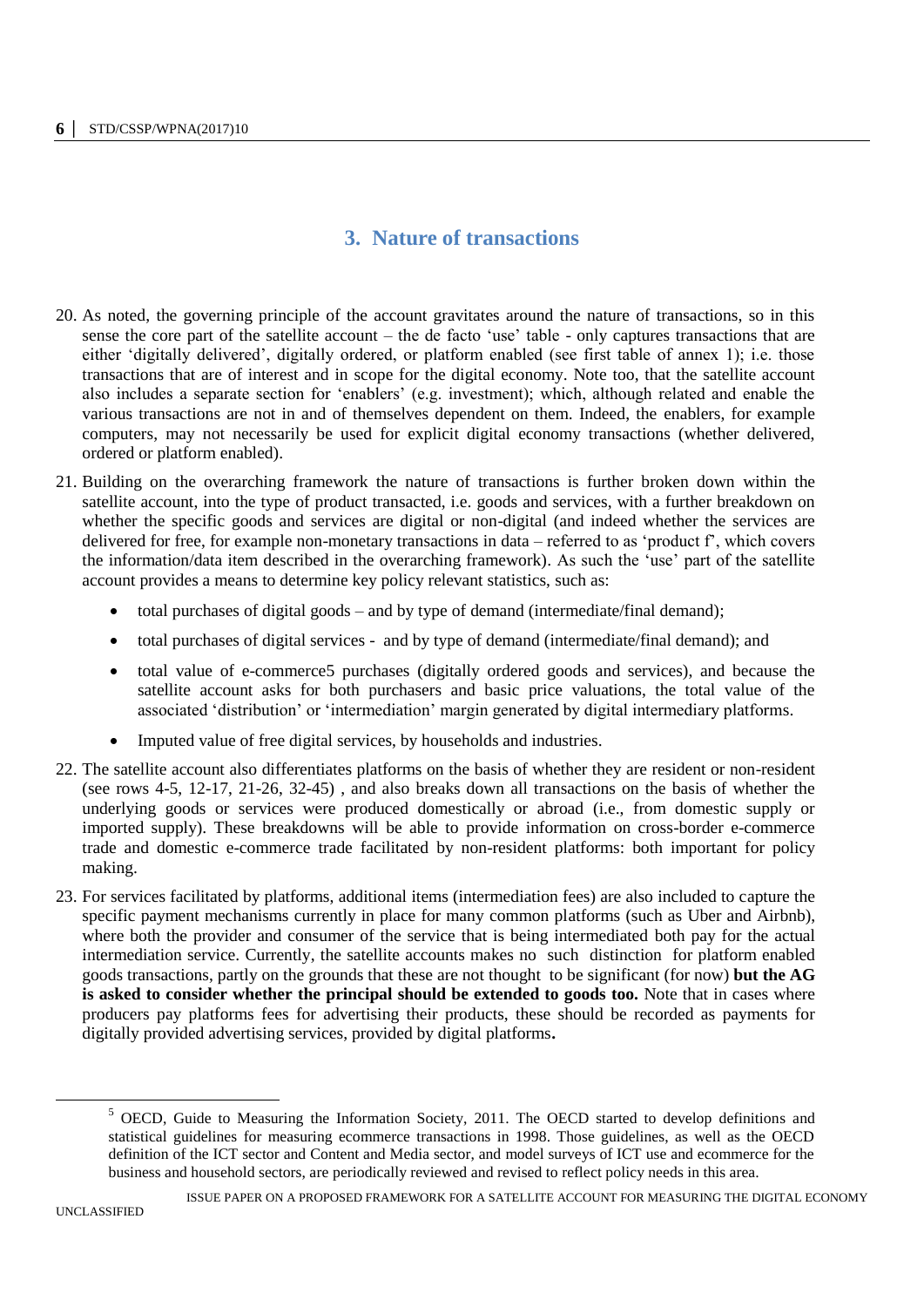24. In addition, recognising that many 'transactions' that are central to the digital economy are not pure conventional transactions, i.e. are not-monetised or are free, the account includes additional rows for these 'transactions' (ROWS 46-49); albeit with full recognition that guidance will need to be developed to estimate and indeed identify the underlying value of these 'free' and 'non-monetised' transactions.

**Question 1**. Does the AG feel that the breakdown of 'products' based on the 'nature' of how they are transacted, including distinctions of transactions facilitated by resident and non-resident digital intermediary platforms, purchasers prices/basic prices, and whether the underlying products were imported or domestically produced, is a useful and, perhaps more importantly, feasible approach? Which items would be the most challenging to currently compile and what approaches lend themselves to measuring them?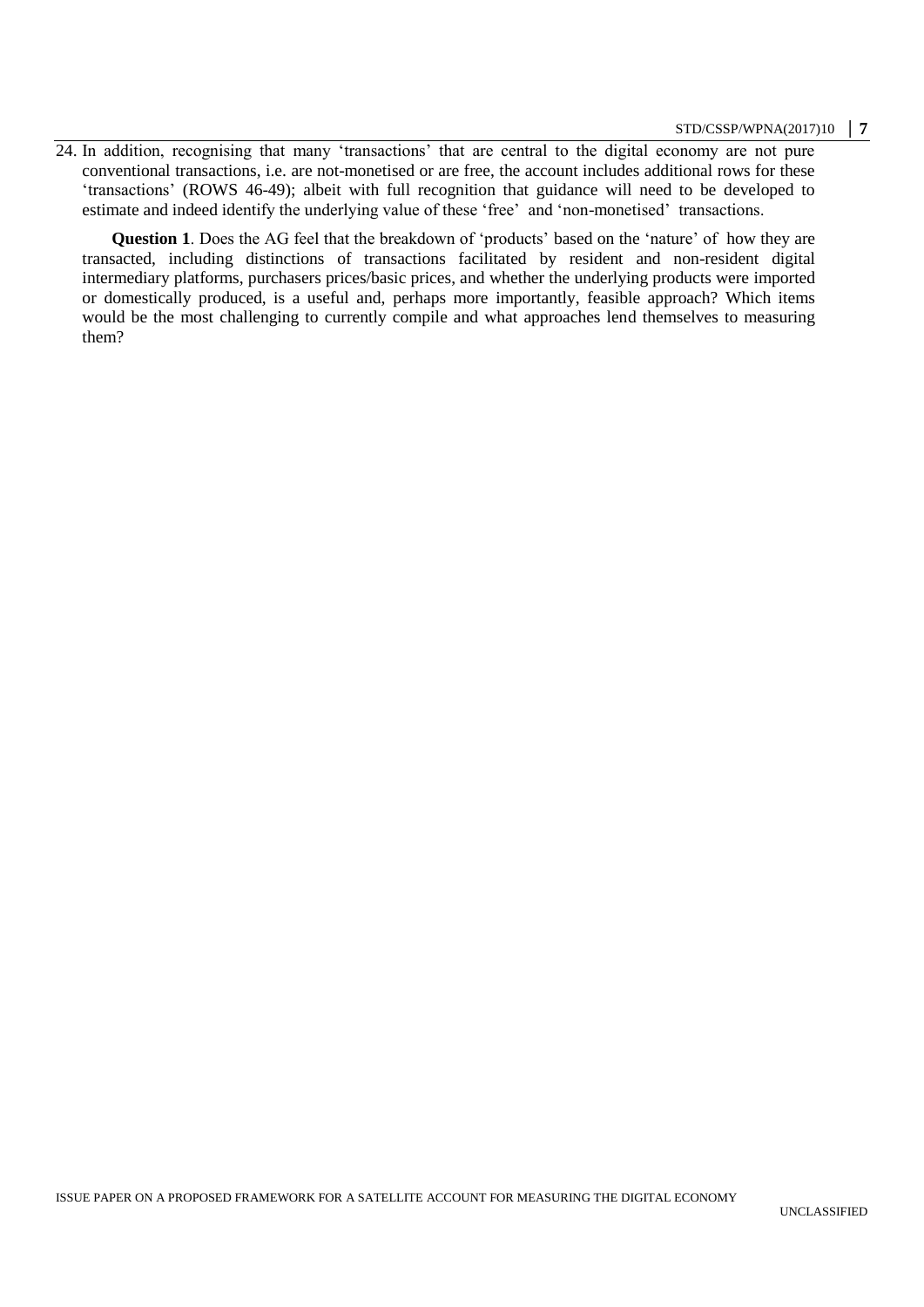# **4. Digital and non-digital products**

25. As shown in the use table of the satellite account, a key question relates to what exactly constitutes digital goods and services. Rows 1-17 break goods into non-digital goods and digital goods. Rows 18-49 break services into paid services (both non-digital and digital services) and digital services received for free. The distinction between digital and non-digital products is a non-trivial task, and the AG will be required to give further reflection to this issue, in particular concerning their key determining characteristics.

## **4.1. Digital Goods**

- 26. As a starting point, the account assumes that the distinction of goods as opposed to services follows that already in use in the SNA. For the goods category, the scope for what is to be considered as a digital good could be narrow or broad. In its most narrow sense one could take the view that there are de facto no digital goods (with the exception perhaps of some intellectual property products embedded in hard media and also, possibly, 3-D printing transactions), if the underlying definition required their electronic transmission in digitised form (i.e. as a series of zeros and ones). And even for 3-D printing it is not yet clear that such transactions would necessarily be classified as goods per se. Certainly the transaction relating to the purchase of the 3-D printing blueprint could ostensibly be classified as 'digital' and, purchased separately, this should reflect a service payment but if the payment is made for a bundled activity, with the significant part of the value reflecting the value of the blueprint, it would be potentially distortionary to exclude the transaction from the category of 'digital products' on the grounds that the bundle reflected a payment for a good (in much the same way that it would be odd if payments for software were excluded if they were provided on a disc). Nevertheless, whatever the final recommendation, there is strong interest in understanding the scale of 3-D printing transactions (and value of goods produced); which is why the satellite account includes an entry here with an explicit reference to 3-D printing.
- 27. However, as noted, the notion of 'no digital goods' would also mean that goods such as software and other IPP originals embodied in solid media are also out of scope, putting the definition at odds with distinctions of goods and services used in the SNA, trade negotiations and also within trade statistics (e.g. in EBOPS 2010) and perhaps creating an unhelpful delineation (and comparability challenges) between the same underlying software, for example, transmitted on solid media and software transmitted electronically. That is not to say of course that there is no interest in separating the two flows, as there clearly is, but it is merely to say that a narrow definition that rules out the concept of 'digital goods' may not be optimal.
- 28. In its most broad sense, there is a school of thought that ICT goods where definitions already exist<sup>6</sup> could also be brought into scope for digital goods. The satellite account does not of course explicitly preclude this, but implicit in the underlying framework (Figure 1) is that ICT products are more 'enablers' rather than 'digital' per se. The satellite account accommodates this perspective via the inclusion of specific additional rows relating to investment in ICT products (see Investment matrices table, rows 50-63 – which also include some expenditures by households on durables (e.g., motor vehicles) – note that this perspective does of course exclude any ICT intermediate products from the satellite accounting framework, which raises the question of whether intermediate transactions on ICT goods should be

<sup>&</sup>lt;sup>6</sup> The Central Product Classification, version 2.1 identifies ICT products based on the principle that these products "must primarily be intended to fulfil or enable the function of information processing and communication by electronic means, including transmission and display."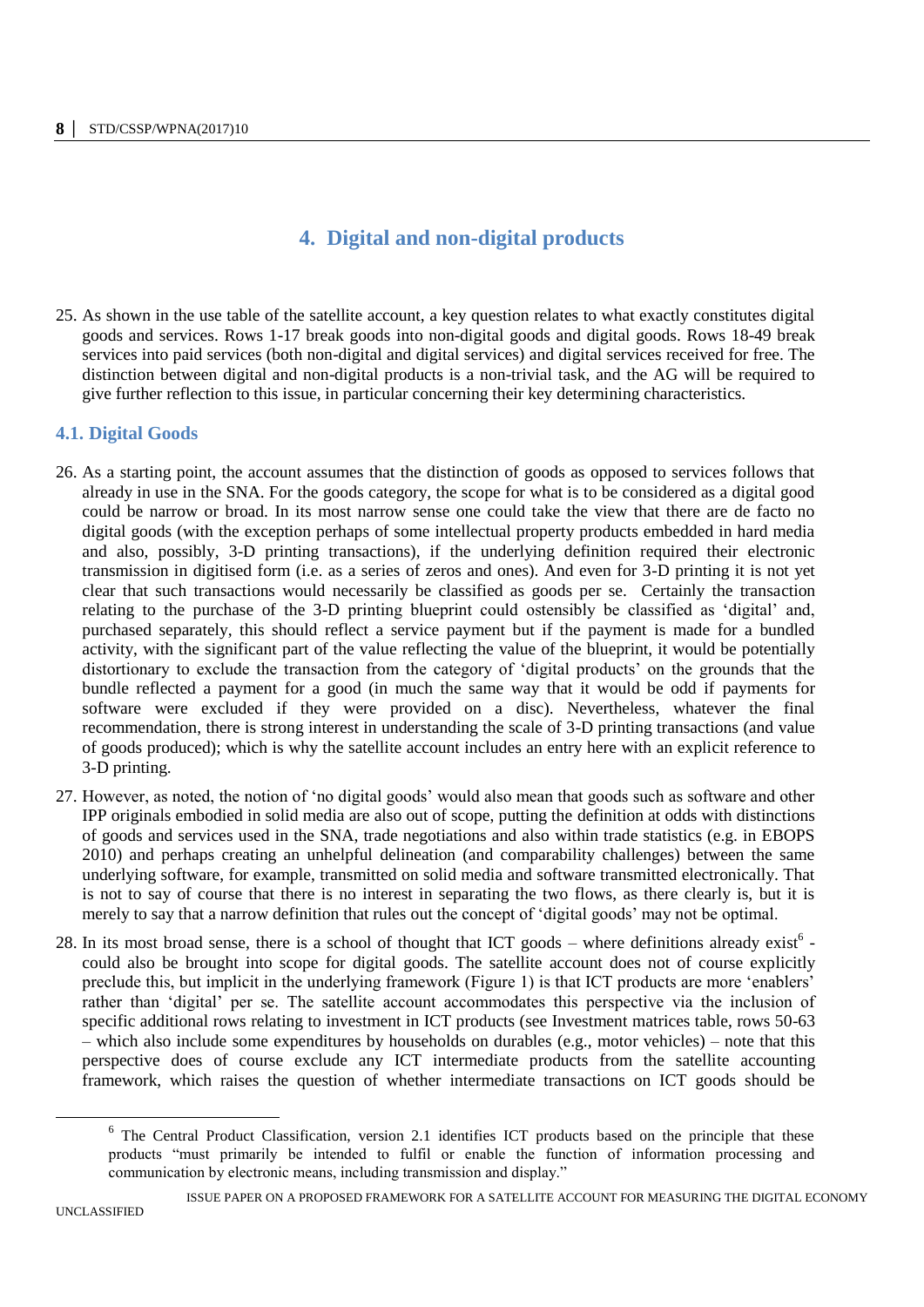included as another category within the satellite account – although these are of course included in conventional SUTs.

**Question 2a**: Does the AG feel that 3-D printing transactions should be separately identifiable within the satellite account?

**Question 2b**: What are the AG's views on the appropriate flows that should be recorded with respect to 3-D printing? Should the payment for the 'blueprint' be treated as a payment for a service if separately invoiced, or as a good if 'bundled'? Are there circumstances where the bundled payment should be treated as a payment for service, for example if the 'blueprint' reflects the majority of the underlying value?

**Question 2c:** Does the AG agree that transactions for ICT goods should not be considered as digital goods per se, but still be included as a separate category of digitally enabling goods, and should these only be recorded where they satisfy SNA investment criteria? Or also when they are part of intermediate consumption?

## **4.2. Digital Services**

-

29. In earlier consultations, many of the AG responded<sup>7</sup> that all products that are digitally delivered could be in scope for a 'digital products' category. However, this was not a unanimous view. Others felt that, whilst the mode of delivery may indeed be digital, this should not be the determining factor. For example, there is no current unanimity on whether the electronic delivery of reports and documents necessarily mean that the documents themselves fully satisfy conventional ideas of a digital product per se; even though the documents themselves live as a series of bits and bytes.

30. Similarly a broad definition also raises questions about whether other types of services, such as payments for insurance services should also be in scope, but here the position is to some extent clearer, as the payments under these circumstances merely reflect a contractual electronic payment, and the underlying insurance service is of course not 'digital' per se. In many respects contractual exchanges like the latter services follow the same logic as payments for services intermediated by platforms, such as accommodation and transportation services. These are not, at least for now, typically viewed as being 'digital' per se (although the intermediation services should be). Automation (such as driverless cars) may muddy the waters, but even here it seems difficult to conclude that such services would necessarily be in scope, although such developments are likely to raise challenges for price and quality measurement.

31. However, where there does appear to be broad agreement, is in respect of digital downloaded products and streaming services (e.g., e-books, software, video and music streaming services). But it is important to note that such a view does create significant grey areas. For example, if an e-book is in scope, then why not any electronic document? A broader grouping would be to consider all ICT services as being in scope, including telecommunication services, but this would also create pressure for other electronic communication forms such as multimedia (including TV transmission) within scope.

32. Of particular interest in the context of digital services is the role of digital platforms (i.e. those intermediaries who in effect match consumers with producers and have no control over production per se), where a range of accounting issues arise - for example should the output of intermediation platforms also record the intermediated services and not just the intermediation fees, in much the same way that distribution services are recorded in the accounts. In earlier deliberations the AG was split on whether the underlying gross flows should be included within a category of digital services, but there was more support that the intermediation services should be. Notwithstanding these aspects, there was universal recognition that the underlying gross flows and the intermediation fees were of high policy relevance, and so the satellite account contains a separate category of transactions facilitated by digital intermediary platforms, highlighting the gross flows and showing separately the intermediation fees (recognising that the fees may

<sup>7</sup> OECD (2017c), Summary of Responses of the Advisory Group: Survey of on Digital Economy Typology STD/CSSP/WPNA(2017)1

ISSUE PAPER ON A PROPOSED FRAMEWORK FOR A SATELLITE ACCOUNT FOR MEASURING THE DIGITAL ECONOMY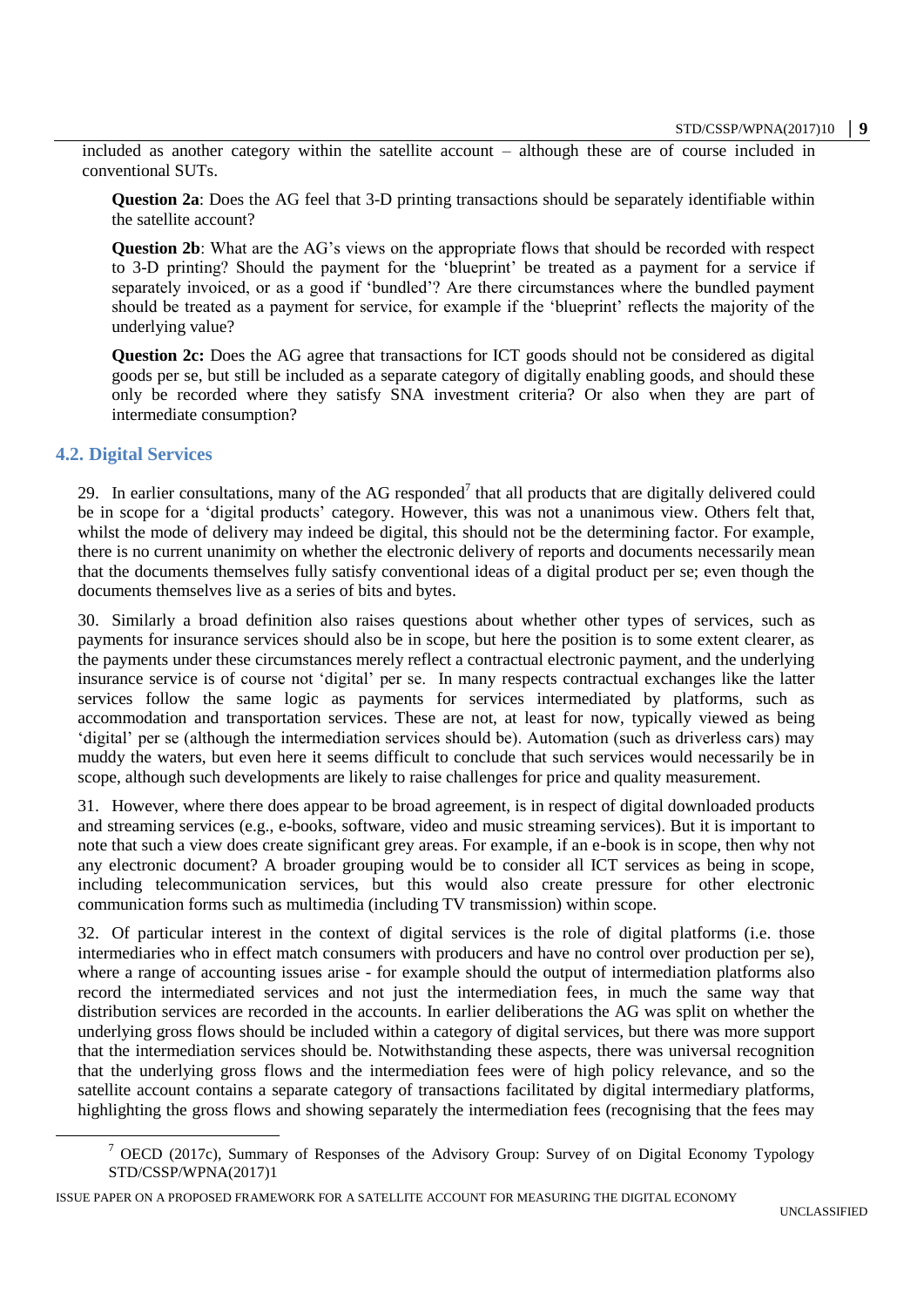### **10 │** STD/CSSP/WPNA(2017)10

often have two different counterparties – the service provider and the final consumer). Rows 21-26 and 32- 45 of Annex 1 show the various possibilities. Note that the type of service booked via digital intermediary platforms should be further disaggregated by type of service provided, e.g., transportation services, dwelling services, financial services, business services, household services, etc.

33. One area where additional advice and clarification will be needed concerns the nature of digital platforms. There is a broad understanding that these should include platforms that match producers and consumers for which some form of payment is made to the intermediary, but it is less clear whether these should also include platforms where no explicit matching (intermediation) service is provided (such as social media platforms and search engines), and indeed where no explicit intermediation fee is paid (for example advertising funded comparison sites or search engines, as opposed to implicit fees for example in return for individual preference data). A further grey area concerns subscription services (for example Netflix or cable TV services) where the payment for the service can only tangentially be thought of as an intermediation fee (especially if the subscription fee is not tied to a specific ultimate producer  $-$  i.e. specific movie). Another grey area, which is currently the subject of a number of legal rulings in many countries relates to the function of the intermediation platform. In some countries these legal rulings have stated that the producers (service providers) should be recorded as employees, which means that the intermediary would in theory have to record its output gross of the service actually provided using service providers (e.g., taxi drivers) providing labour services, and the payment from the service providers to the platform, netting off wages and salaries. For now the accounting framework assumes that platforms facilitate exchanges between independent parties. It is important to note however that if the classification of intermediation platforms is recorded on a gross basis, then this will blur distinctions between more conventional taxi providers that provide booking services on line.

34. Although the nature of the platform and the intermediation service it provides will be largely evident from the underlying service that is being intermediated, it may be of interest to further deconstruct the platforms into their underlying business model to further support analysis. For example, it may be useful to group platforms into those that provide intermediary services and other types of platforms. For those that provide intermediary services one can further deconstruct these into traders (platforms that act like traders  $(i.e.,$  on-line retailing) $^8$  and other intermediary services.

35. For entities that do not provide (at least, in the main) intermediation services, but provide other types of services (including, albeit not necessarily exclusively, free services funded through advertising, e.g., Facebook, Google) or platforms that provide content on a subscription basis (e.g., Spotify, Netflix), explicit payments will be picked up in the relevant service categories provided by these firms. In the satellite account below, it is assumed that these categories of firms are not 'digital intermediation platforms', but are instead included within a broader category of digital platform– note that as is the case for any classification system of firms, the delineation between one category and another will necessarily rely on a convention, for example firms are classified according to their main activity – note that if other conventions were used – which is an open question - such as main revenue stream, this is likely to lead to a different classification, e.g. Google and indeed many media firms could ostensibly be recorded within the advertising sector.

36. Furthermore, note that row 49 is included in the satellite account to accommodate the recording of the implicit value of 'free' services provided by these non-intermediation platforms. This area will be the subject of a more expansive elaboration by the Secretariat as the development of the satellite account progresses. It may for example be useful to create two categories of 'free' products; those that are currently provided for free using digital means (and that are also digitised) and those provided for free using (currently) analogue means. For example, significant media services are being provided for free but the distinction between these media services and more conventional services provided by analogue channels (e.g. analogue TV) is slight, at least from the user perspective (notwithstanding higher resolutions), and it may be useful to include within 'free', non-digital categories to give an indication of potential scale. One

 $8$  As noted in Verrinder (2016), even though wholesale/retail is not formally called an intermediary service, they are thought of as supplying services to their customers and it is treated as a margin activity in the national accounts.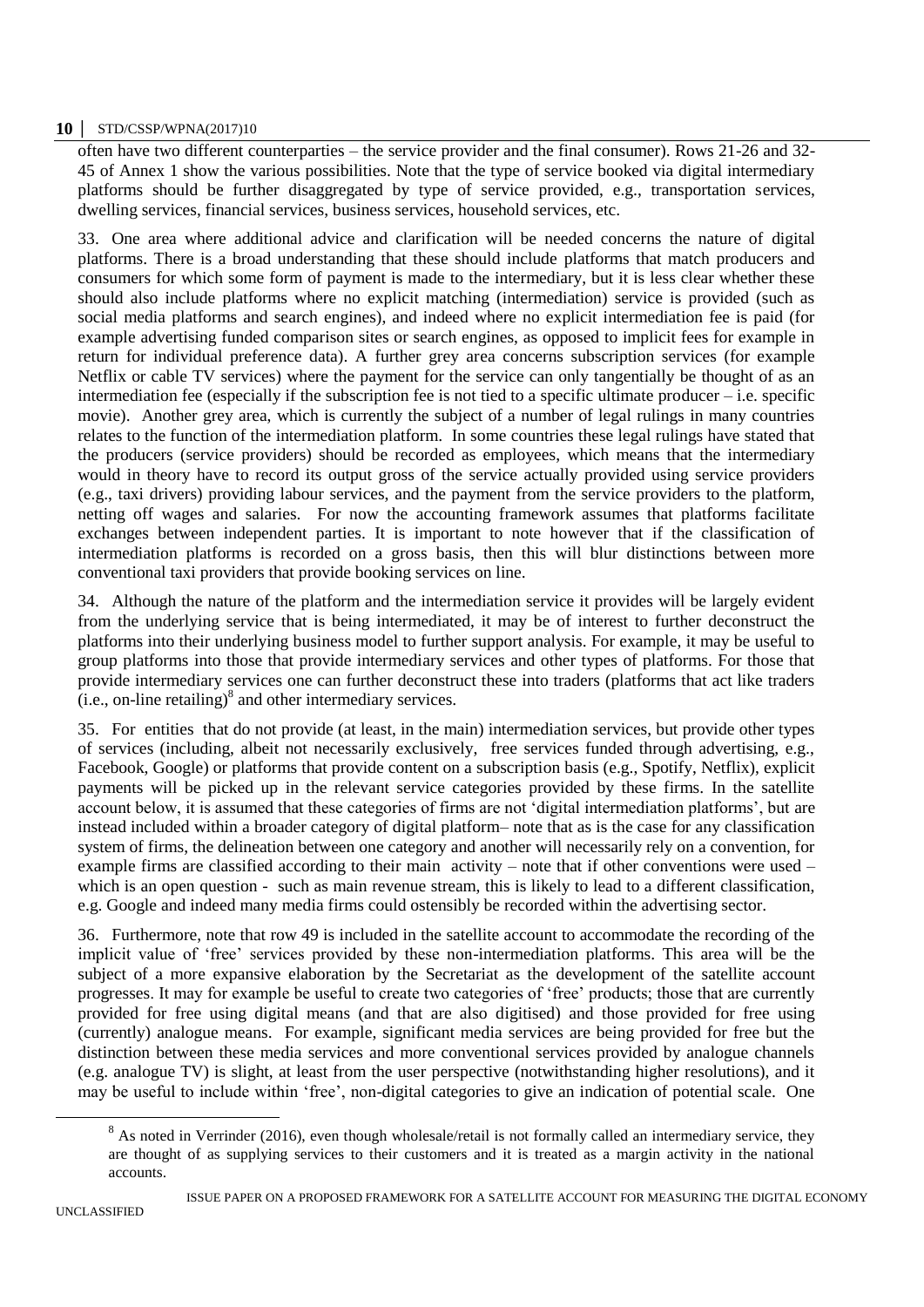#### STD/CSSP/WPNA(2017)10 **│ 11**

distinction that is made in the proposed satellite account concerns free 'data' related services, partly reflecting their different impact (policy and analytical), partly reflecting the considerable challenges in identifying the quantity of (particularly intra-firm) transactions but also partly reflecting the challenges pertaining to valuation. Of course, especially concerning the latter, these challenges are also material for other forms of free services albeit with greater potential for resolution, as the nature of the services if generally less heterogeneous (e.g. access to a Facebook account can be viewed as being a homogeneous service, even if a theoretical price paid by users may differ, whereas it would be much harder to argue for similar homogeneity to be assumed for data transactions).

**Question 3a.** Does the AG agree that services that cannot be delivered digitally are not digital services, even if the intermediation services between consumers and producers are themselves digital? (Note that this has consequences for the eventual recording of the intermediation flows and for the classification of the intermediation firms within the supply and use tables and the national accounts.) (See paragraph 32)

**Question 3b**. Should the definition of digital services be restricted to those services that can be digitised and transmitted electronically? Does the AG agree that digital services should however exclude those digitisable services where the actual payment is not for the digitisable product per se – for example it would exclude payments for research that is documented in a digitisable form, but would include payments for e-books for example (where the payment is directly tied to the digitisable product)? Should digital enabling services, such as telecommunications services and multimedia services, also be separately recorded in the satellite account? (See paragraphs 29- 31)

**Question 3c**. Irrespective of the final decision on digital services, does the AG agree that a category of digital enabling services (e.g., ICT services) is needed within the satellite account to capture intermediate services and final demand payments? (See paragraph 31)

**Question 3d.** Does the AG agree that a distinction between digital intermediation platforms and other digital platforms is needed? Should the satellite account separately highlight the role of other digital platforms or will information on the type of product traded be sufficient? (See paragraphs 33-34)

**Question 3e.** Have any members of the AG begun to develop approaches to estimate the value of 'free' services. Does the AG agree that the satellite account should attempt to include and to estimate these flows?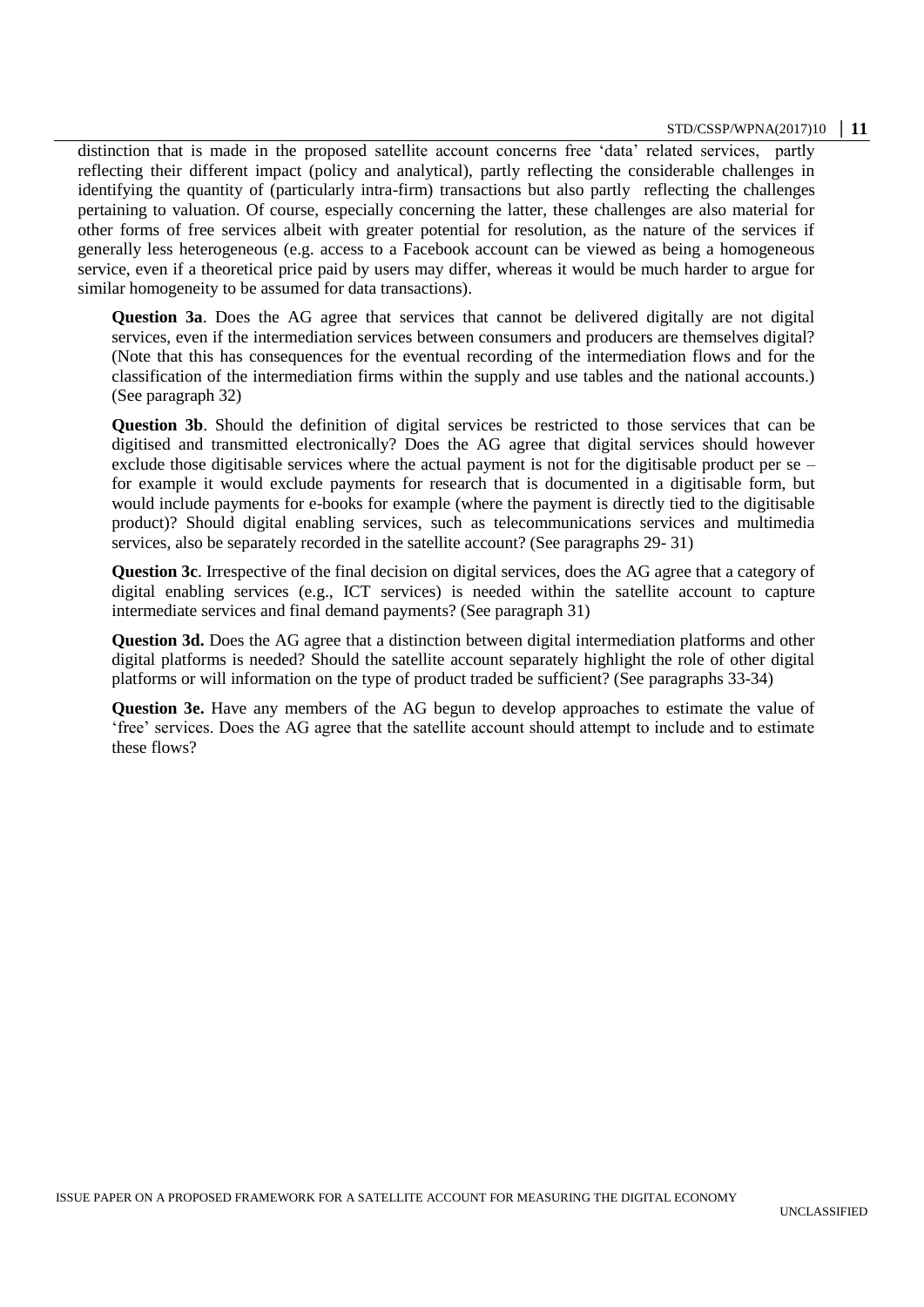# **5. Digital industries**

37. Given that digitisation (the encoding of information or procedures into binary bits (i.e., 1s and 0s that can be read and manipulated by computers<sup>9</sup>) could arguably impact all industries in one way or another, defining digital industries is not necessarily a trivial affair. Notwithstanding the need to continue to work on this area – possibly by building on deliberations concerning what is to be included within the scope of digital products, the satellite account proposes breakdowns by important categories of industries that each have an important and separate impact on the digital economy, and thus may serve certain policy needs. The satellite account focuses on three broad types of industry classifications: (1) a household/corporations split; (2) digital enabling industries; and (3) digital platforms.

38. The first type (column A and B) breaks down the relevant activity into activity performed by unincorporated households and activity performed by corporations; allowing an analysis of goods and services provided by the household sector within the 'sharing' economy, but also as a means of reinforcing estimation methods and methodologies in difficult to measure areas.

39. The second type (column C) separately identifies those industries engaged in the production of enabling tools (identified as the goods and services produced in the broad investment rows 50-55 and 58- 63)). Feedback from the AG supported the view that the enabling industries (along with the enabling investment) should be separately identified. In addition, most AG members took the view that enablers were de facto akin to the ICT sector: defined in ISIC as "*The production (goods and services) of a candidate industry must primarily be intended to fulfil or enable the function of information processing and communication by electronic means, including transmission and display*."<sup>10</sup>

40. Including the ICT sector (as defined in ISIC rev. 4) is also broadly in line with the "Core Digital (IT/ICT) Sector" proposed by Bukht and Heeks (2017). The AG however also stated that communication infrastructure could also be considered an enabler. Many AG members took the view that "data" should also be considered as an enabler. The satellite account tries to deal with this issue by including data as an asset (albeit one that is currently outside the asset boundary) in the investment matrices. While data is not an industry per se, some industries where data is fundamental would be covered under the ICT sector such as computer programming, consultancy and related activities (ISIC 62) and data processing, hosting and related activities (ISIC 631). Note too that the ICT sector may also exclude other categories that might be thought of as within the scope of 'enabler'. For example, communications infrastructure is omitted from the above mentioned ICT sector (perhaps due to the fact that it is not separately identified in ISIC and is instead typically included within the construction of utility projects (ISIC 4220)).

41. The third type (column D) is to separately identify digital platforms, on which the AG has earlier expressed strong support. As noted above, digital platforms could be further broken down into digital intermediaries and other types of platforms, differentiating for example by the nature of service being intermediated (e.g., accommodation, transport). Further breakdowns would also be useful here, such as platforms that provide an intermediary service between a business and a customer (for a fee), platforms facilitating peer-to-peer transactions (e.g., Uber, Airbnb)<sup>11 12</sup>, and platforms that are perhaps true "sharing"

 $9^9$  OECD (2017a), Vectors of Digital Transformation, DSTI/CDEP/GD(2017)4.

<sup>&</sup>lt;sup>10</sup> The ICT sector includes 261, 262, 263, 264, 268, 4651, 4652, 5820, 61, 62, 631, and 951.

ISSUE PAPER ON A PROPOSED FRAMEWORK FOR A SATELLITE ACCOUNT FOR MEASURING THE DIGITAL ECONOMY  $11$  The US Department of Commerce (2016) tries to focus the rather broad category of 'sharing economy' into a concrete and more narrowly defined range of activities to facilitate research. They focus on what they call digital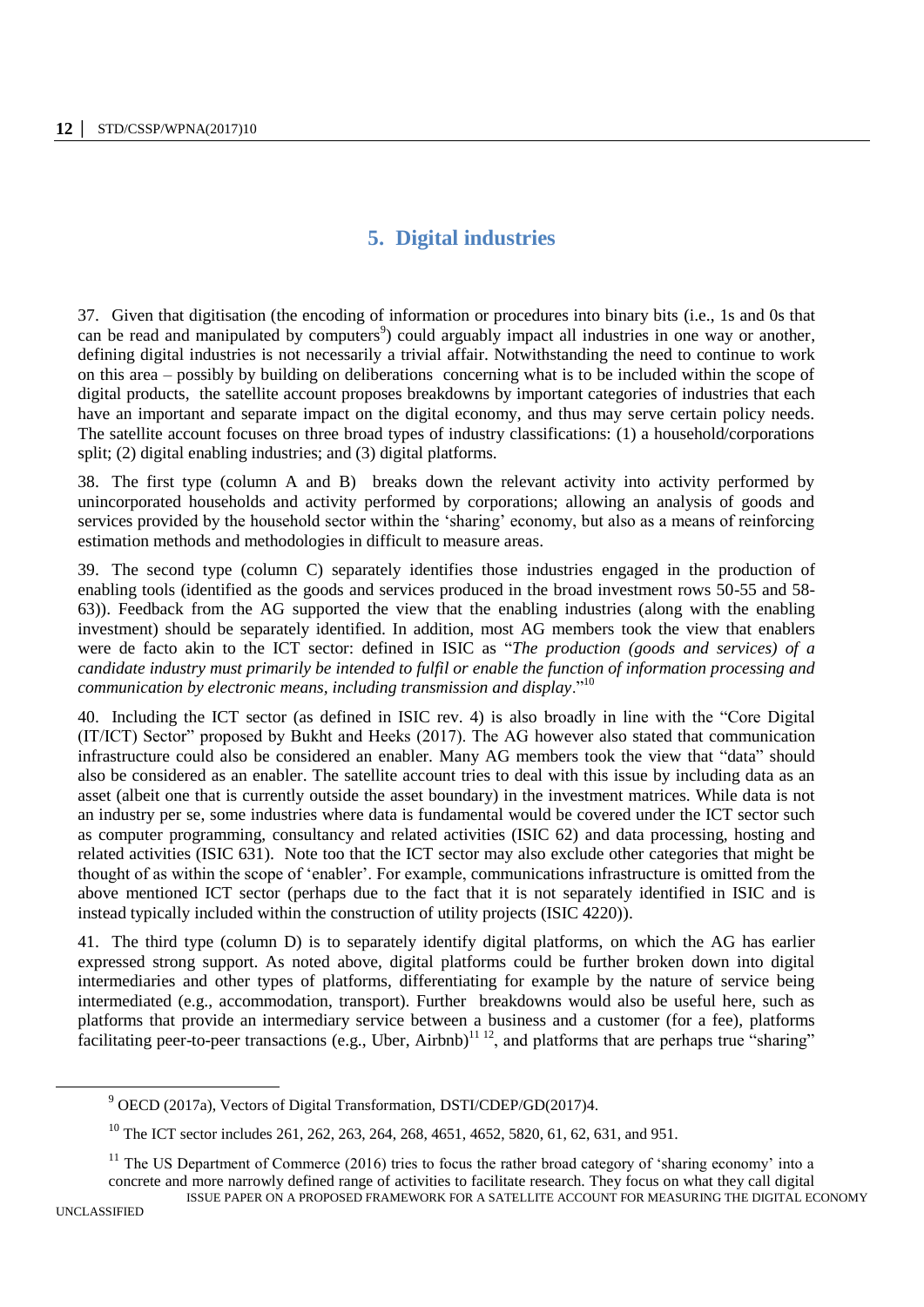in that they help individuals provide their possessions to others free of charge, and also act as a non-profit business (e.g., Freecycle).

42. Of course a particular challenge here is that the platforms may be allocated to different industrial activities (with perhaps the exception of on-line retailers which would be included in ISIC 4791 $^{13}$ ). One could therefore request a breakout of platforms for each relevant industry or one could group together all platforms from different parts of ISIC and show them as one "platform" industry (broken down by activity or service being intermediated).

**Question 4a.** Does the AG agree with the proposed breakdown of activities: households/corporation, digital enablers, and digital platforms?

**Question 4b.** Does the AG agree that the ICT sector should be included as enablers?

**Question 4c.** Should communication infrastructure also be included as an enabler, and in turn an enabling industry? Would it be feasible to separately identify construction of communication infrastructure from other civil engineering projects?

**Question 4d.** Are there additional industries that should be considered enablers (e.g., manufacture of fibre optic cables 2731)?

**Question 4e.** Does the AG agree that a breakdown of digital platforms, as described in Figure 3, should be included within the sectoral breakdown of the satellite account?

**Question 4f**. Would it be feasible to separately identify digital platforms in business registers? What additional source information could be used to assist in this?

matching firms: "*Digital matching firms use information technology (IT systems), typically available via webbased platforms such as mobile "apps" on Internet-enabled devices, to facilitate peer-to-peer transactions.*"

<sup>12</sup> According to national accounts a person who provides a good or service to another person for a fee would then become a "business". We are trying to make a distinction to disentangle the collaborative economy type of transactions for 'normal' platform type of activity.

ISSUE PAPER ON A PROPOSED FRAMEWORK FOR A SATELLITE ACCOUNT FOR MEASURING THE DIGITAL ECONOMY

 $13$  ISIC 4791 is retail sale via mail order houses and via Internet, so it is a slightly broader classification than just online retail.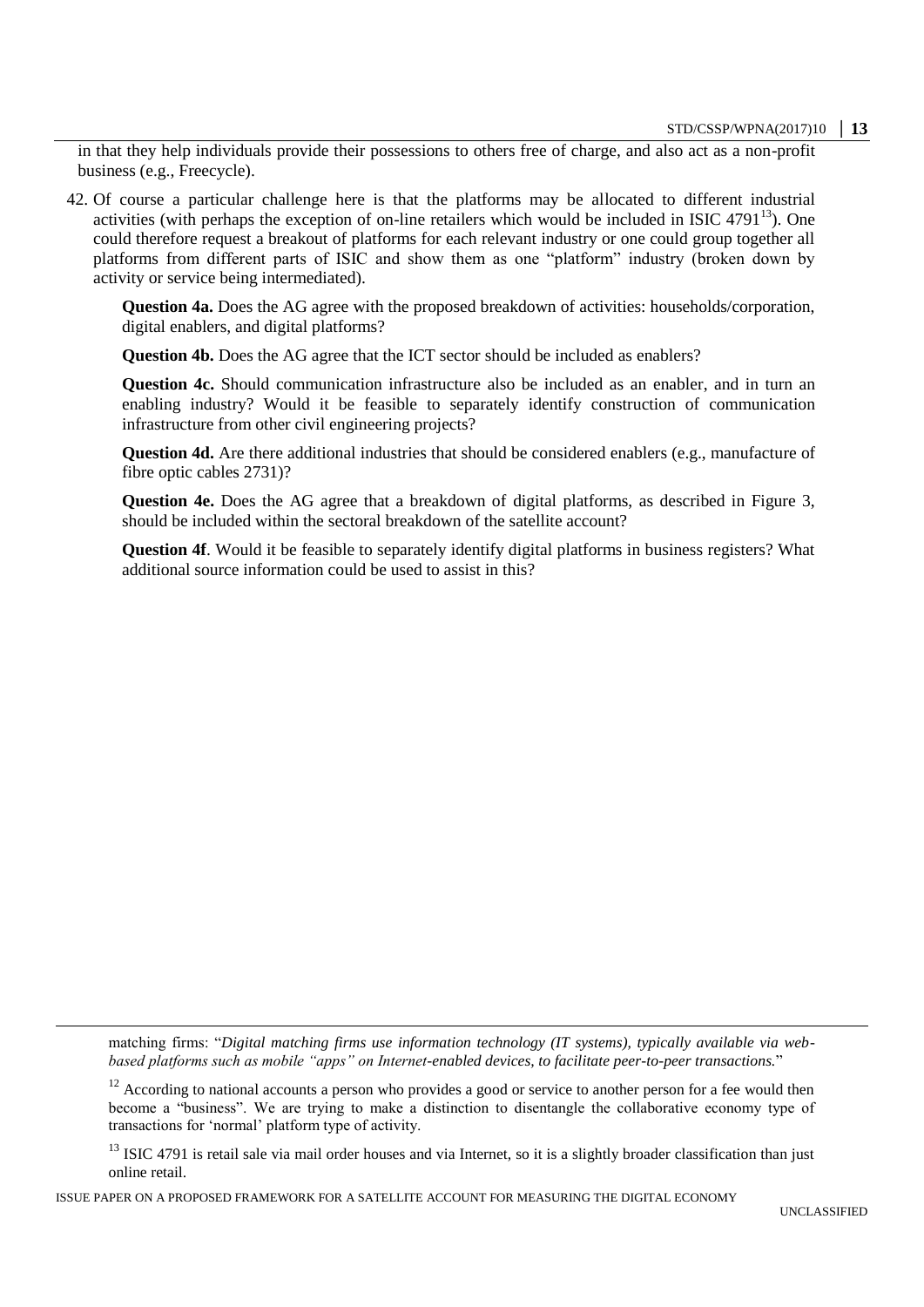# **6. Conclusion**

43. The satellite account illustrated in this issues paper builds upon the overarching framework. It has been designed to be as flexible as possible, so that it can accommodate the emerging views and consensus of the AG. As such it does not define the digital economy per se, but rather highlights important transactions (and indeed transactors) that are relevant both from a policy and from a measurement perspective. However, it is clear that providing the level of information prescribed in the satellite account may currently be beyond the capabilities of many national statistical information systems, requiring a more thorough investigation and reflection on feasibility (and also confidentiality).

44. Moreover despite its bold ambition and wide coverage it is by no means exhaustive. It does not for example deal with issues pertaining to the measurement of quality (and price and volume) nor does it (yet) capture all relevant transactions, for example estimates of capital stock (gross and net, and associated service lives, depreciation rates etc.) or estimates of capital services; which are all intended for discussion in later phases of the AG's work.

**Question 5**. Does the proposed satellite account framework identify all the relevant transactions? Is it missing anything, if so what? Does it meet, at the very least, the main policy needs?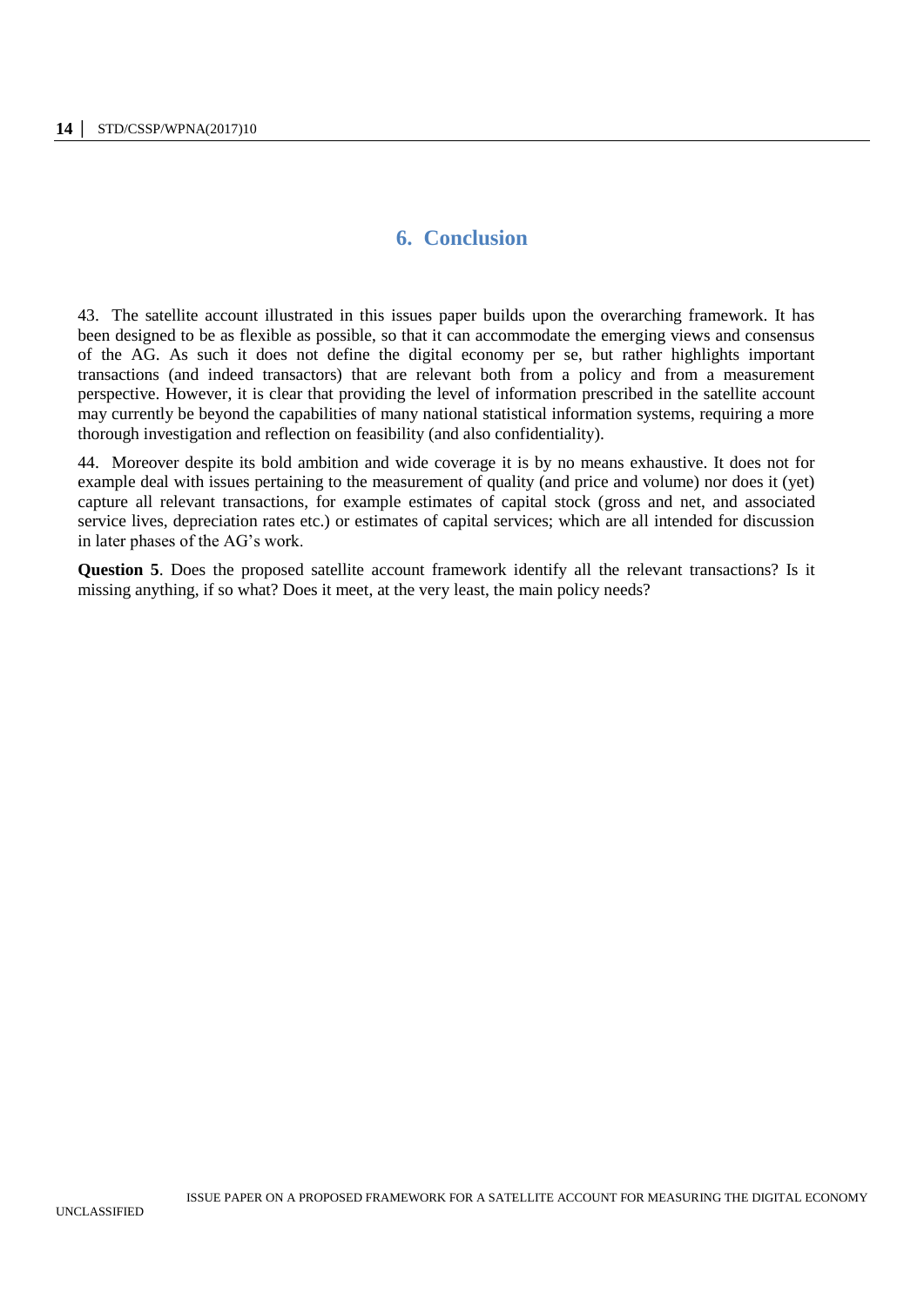|                | Annex 1. Potential Satellite Account Framework                                                                                                                                          |            |                 |                    |                        |                     |              |                  |
|----------------|-----------------------------------------------------------------------------------------------------------------------------------------------------------------------------------------|------------|-----------------|--------------------|------------------------|---------------------|--------------|------------------|
|                | Outline of an Extended Use Table to account for the digital economy (example with 3 industries (1-3) and 5 products (a-e)<br>The table is reported in both purchasers' and basic prices |            |                 |                    |                        |                     |              |                  |
|                | Split into domestic and imported supply                                                                                                                                                 | A          | в               | C                  | D                      | E                   | F            | G                |
|                |                                                                                                                                                                                         |            |                 |                    | Intermediate use       |                     |              | <b>Final use</b> |
|                |                                                                                                                                                                                         |            | Industry type-1 | Industry type-2    | <b>Industry type-3</b> | subtotal: sum of    |              | <b>HHFC</b>      |
|                | This column would contain a                                                                                                                                                             | unincor-   |                 |                    |                        | enabler producing   | total        |                  |
|                | detailed breakdown of agreed                                                                                                                                                            | porated    | incor-          |                    |                        | industries and      | intermediate |                  |
|                | products                                                                                                                                                                                | households | porated         | Enabler industries | digital platforms      | platforms (e.g. ind | use          |                  |
| $\mathbf{1}$   | product a (non-digital good)                                                                                                                                                            |            |                 |                    |                        |                     |              |                  |
| $\overline{2}$ | <b>Digitally ordered</b>                                                                                                                                                                |            |                 |                    |                        |                     |              |                  |
| 3              | directly from counterparty                                                                                                                                                              |            |                 |                    |                        |                     |              |                  |
| $\overline{4}$ | via a resident digital intermediary platforms                                                                                                                                           |            |                 |                    |                        |                     |              |                  |
| 5              | via a non-resident digital intermediary platforms                                                                                                                                       |            |                 |                    |                        |                     |              |                  |
| 6              | product b (digital good)                                                                                                                                                                |            |                 |                    |                        |                     |              |                  |
| $\overline{7}$ | Direct from counter party                                                                                                                                                               |            |                 |                    |                        |                     |              |                  |
| 8              | digitally ordered, physically delivered                                                                                                                                                 |            |                 |                    |                        |                     |              |                  |
|                |                                                                                                                                                                                         |            |                 |                    |                        |                     |              |                  |
| 9              | digitally ordered and digitally delivered (e.g. 3D printing)                                                                                                                            |            |                 |                    |                        |                     |              |                  |
|                |                                                                                                                                                                                         |            |                 |                    |                        |                     |              |                  |
| 10             | digitally delivered not digitally ordered (3D printing-                                                                                                                                 |            |                 |                    |                        |                     |              |                  |
|                | unlikely to be entry)                                                                                                                                                                   |            |                 |                    |                        |                     |              |                  |
| 11             | other (non-digital)                                                                                                                                                                     |            |                 |                    |                        |                     |              |                  |
| 12             | Via resident digital intermediary platforms                                                                                                                                             |            |                 |                    |                        |                     |              |                  |
| 13             | digitally ordered, physically delivered                                                                                                                                                 |            |                 |                    |                        |                     |              |                  |
| 14             | digitally ordered and digitally delivered                                                                                                                                               |            |                 |                    |                        |                     |              |                  |
| 15             | Via non-resident digital intermediary platforms                                                                                                                                         |            |                 |                    |                        |                     |              |                  |
| 16             | digitally ordered, physically delivered                                                                                                                                                 |            |                 |                    |                        |                     |              |                  |
| 17             | digitally ordered and digitally delivered                                                                                                                                               |            |                 |                    |                        |                     |              |                  |
| 18             | product d (non-digital service, paid)                                                                                                                                                   |            |                 |                    |                        |                     |              |                  |
| 19             | <b>Digitally ordered</b>                                                                                                                                                                |            |                 |                    |                        |                     |              |                  |
| 20             | directly from counterparty and other digital platforms                                                                                                                                  |            |                 |                    |                        |                     |              |                  |
| 21             | Via resident digital intermediary platforms                                                                                                                                             |            |                 |                    |                        |                     |              |                  |
| 22             | value of the service                                                                                                                                                                    |            |                 |                    |                        |                     |              |                  |
| 23             | intermediation fee (both implicit and explicit)                                                                                                                                         |            |                 |                    |                        |                     |              |                  |
| 24             | Via non-resident digital intermediary platforms                                                                                                                                         |            |                 |                    |                        |                     |              |                  |
| 25             | value of the service                                                                                                                                                                    |            |                 |                    |                        |                     |              |                  |
| 26             | intermediation fee (both implicit and explicit)                                                                                                                                         |            |                 |                    |                        |                     |              |                  |
| 27             | product e (digital service, paid)                                                                                                                                                       |            |                 |                    |                        |                     |              |                  |
| 28             | Direct from counter party and other digital platforms                                                                                                                                   |            |                 |                    |                        |                     |              |                  |
| 29             | digitally ordered                                                                                                                                                                       |            |                 |                    |                        |                     |              |                  |
| 30             | digitally ordered and digitally delivered                                                                                                                                               |            |                 |                    |                        |                     |              |                  |
|                | digitally delivered but not digitally ordered (may include                                                                                                                              |            |                 |                    |                        |                     |              |                  |
| 31             | transactions such as data services, Website design,                                                                                                                                     |            |                 |                    |                        |                     |              |                  |
|                | software)                                                                                                                                                                               |            |                 |                    |                        |                     |              |                  |
|                | Via resident digital intermediary platforms                                                                                                                                             |            |                 |                    |                        |                     |              |                  |
| 32             |                                                                                                                                                                                         |            |                 |                    |                        |                     |              |                  |
| 33             | digitally ordered, physically delivered                                                                                                                                                 |            |                 |                    |                        |                     |              |                  |
| 34             | value of the service                                                                                                                                                                    |            |                 |                    |                        |                     |              |                  |
| 35             | intermediation fee (both implicit and explicit)                                                                                                                                         |            |                 |                    |                        |                     |              |                  |
| 36             | digitally ordered and digitally delivered                                                                                                                                               |            |                 |                    |                        |                     |              |                  |
| 37             | value of the service                                                                                                                                                                    |            |                 |                    |                        |                     |              |                  |
| 38             | intermediation fee (both implicit and explicit)                                                                                                                                         |            |                 |                    |                        |                     |              |                  |
| 39             | Via non-resident digital intermediary platforms                                                                                                                                         |            |                 |                    |                        |                     |              |                  |
| 40             | digitally ordered, physically delivered                                                                                                                                                 |            |                 |                    |                        |                     |              |                  |
| 41             | value of the service                                                                                                                                                                    |            |                 |                    |                        |                     |              |                  |
| 42             | intermediation fee (both implicit and explicit)                                                                                                                                         |            |                 |                    |                        |                     |              |                  |
| 43             | digitally ordered and digitally delivered                                                                                                                                               |            |                 |                    |                        |                     |              |                  |
| 44             | value of the service                                                                                                                                                                    |            |                 |                    |                        |                     |              |                  |
| 45             | intermediation fee (both implicit and explicit)                                                                                                                                         |            |                 |                    |                        |                     |              |                  |
| 46             | product f (digital service, free)<br>(outside the current SNA framework)                                                                                                                |            |                 |                    |                        |                     |              |                  |
| 47             | Digital data services                                                                                                                                                                   |            |                 |                    |                        |                     |              |                  |
|                | of which intra-firm provision of data/ and or use of                                                                                                                                    |            |                 |                    |                        |                     |              |                  |
| 48             | databases                                                                                                                                                                               |            |                 |                    |                        |                     |              |                  |
| 49             | Other digital services (e.g., free search services, social                                                                                                                              |            |                 |                    |                        |                     |              |                  |
|                | media, etc.)                                                                                                                                                                            |            |                 |                    |                        |                     |              |                  |

#### ISSUE PAPER ON A PROPOSED FRAMEWORK FOR A SATELLITE ACCOUNT FOR MEASURING THE DIGITAL ECONOMY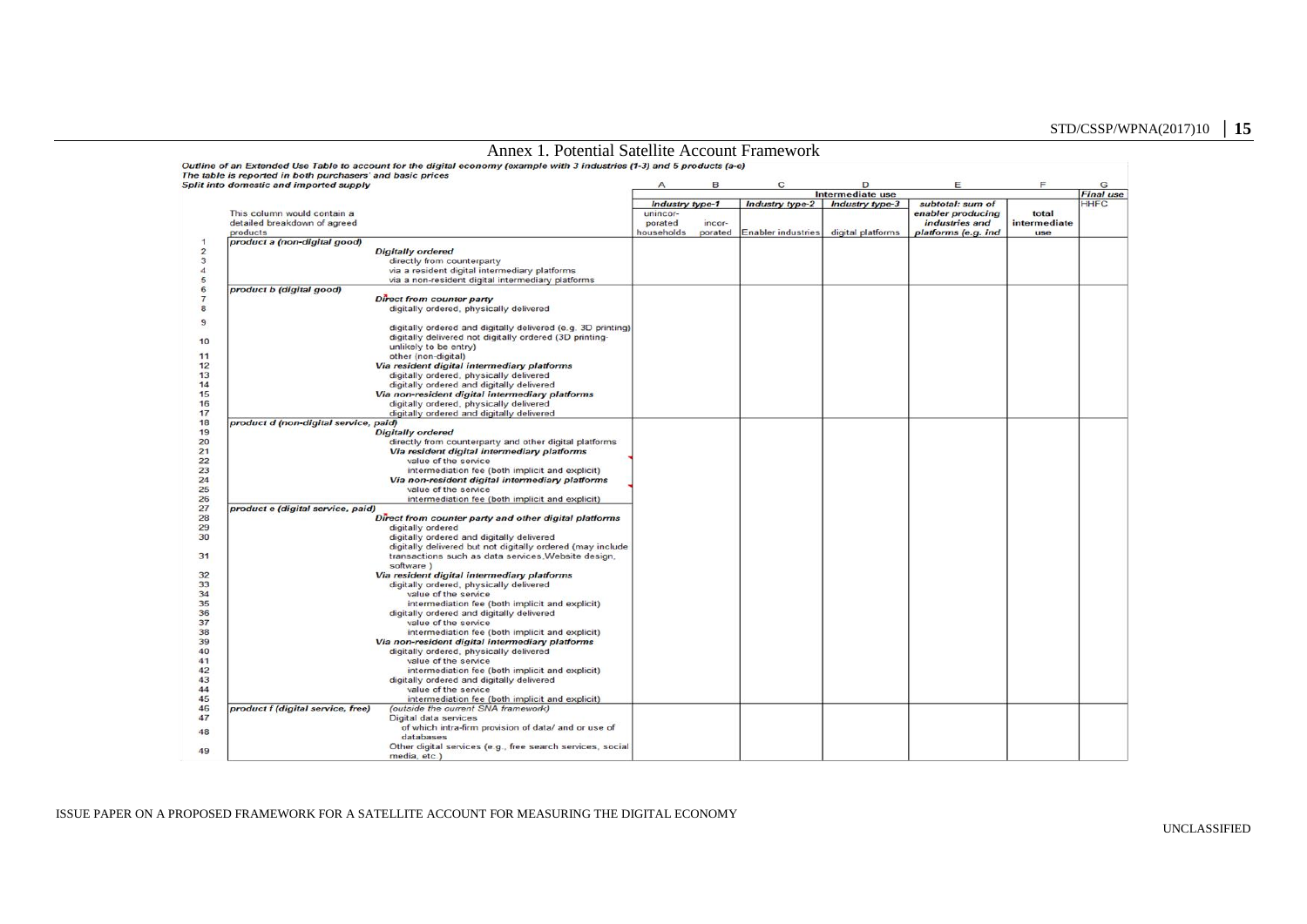#### **16 │** STD/CSSP/WPNA(2017)10

|    | <b>Investment matrices</b> |                                                         |                   |        |                            |                   |                                                         |              |    |
|----|----------------------------|---------------------------------------------------------|-------------------|--------|----------------------------|-------------------|---------------------------------------------------------|--------------|----|
|    |                            |                                                         | <b>Industry 1</b> |        | <b>Industry type-2</b>     | Industry type-3   |                                                         |              |    |
|    |                            |                                                         | unincor-          |        |                            |                   | subtotal: sum of<br>enabler producing<br>industries and |              |    |
|    |                            |                                                         | porated           | incor- |                            |                   | platforms (e.g. ind                                     | <b>Total</b> |    |
|    |                            |                                                         | households        |        | porated Enabler industries | digital platforms | $2+$ ind 3)                                             | corporations | HН |
| 50 | Investment - purchases     | Software                                                |                   |        |                            |                   |                                                         |              |    |
| 51 |                            | Purchases of proprietary databases                      |                   |        |                            |                   |                                                         |              |    |
| 52 |                            | Artistic originals etc                                  |                   |        |                            |                   |                                                         |              |    |
| 53 |                            | R&D                                                     |                   |        |                            |                   |                                                         |              |    |
| 54 |                            | ICT goods                                               |                   |        |                            |                   |                                                         |              |    |
| 55 |                            | Other Digital enabling infrastructure                   |                   |        |                            |                   |                                                         |              |    |
| 56 |                            | Vehicles (only needed for certain industry categories)  |                   |        |                            |                   |                                                         |              |    |
| 57 |                            | Dwellings (only needed for certain industry categories) |                   |        |                            |                   |                                                         |              |    |
| 58 | Investment - own-account   | Software and databases                                  |                   |        |                            |                   |                                                         |              |    |
| 59 |                            | Artistic originals etc                                  |                   |        |                            |                   |                                                         |              |    |
| 60 |                            | R&D                                                     |                   |        |                            |                   |                                                         |              |    |
| 61 |                            | <b>ICT</b> goods                                        |                   |        |                            |                   |                                                         |              |    |
| 62 |                            | Other Digital enabling infrastructure                   |                   |        |                            |                   |                                                         |              |    |
| 63 |                            | Accumulation of data/bytes-- (outside the SNA asset     |                   |        |                            |                   |                                                         |              |    |
|    |                            | boundary)                                               |                   |        |                            |                   |                                                         |              |    |

## Production & supplementary information

|    |                                |                                                           | <b>Industry 1</b> |         | <b>Industry 2</b>  |                   | subtotal: sum of     |              |
|----|--------------------------------|-----------------------------------------------------------|-------------------|---------|--------------------|-------------------|----------------------|--------------|
|    |                                |                                                           | unincor-          |         |                    |                   | enabler producing    |              |
|    |                                |                                                           | porated           | incor-  |                    |                   | industries (e.g. ind | total        |
|    |                                |                                                           | households        | porated | Enabler industries | digital platforms | $1+$ ind 2)          | corporations |
| 64 | <b>Sales</b>                   | Sales via own-site to residents                           |                   |         |                    |                   |                      |              |
| 65 |                                | Sales via own-site to non-residents                       |                   |         |                    |                   |                      |              |
| 66 |                                | Sales via platforms to residents                          |                   |         |                    |                   |                      |              |
| 67 |                                | Sales via platforms to non-resdients                      |                   |         |                    |                   |                      |              |
| 68 |                                | Sales of licenses to use IPP (by IPP and databases)       |                   |         |                    |                   |                      |              |
| 69 | platform-specific transactions | Digital platforms charges to resident producers           |                   |         |                    |                   |                      |              |
| 70 |                                | Digital platforms charges to non-resident producers       |                   |         |                    |                   |                      |              |
| 71 |                                | Digital platforms receipts from resident consumers        |                   |         |                    |                   |                      |              |
| 72 |                                | Digital platforms receipts from non-resident consumers    |                   |         |                    |                   |                      |              |
| 73 |                                | Digital platforms advertisting revenue from residents     |                   |         |                    |                   |                      |              |
| 74 |                                | Digital platforms advertisting revenue from non-residents |                   |         |                    |                   |                      |              |